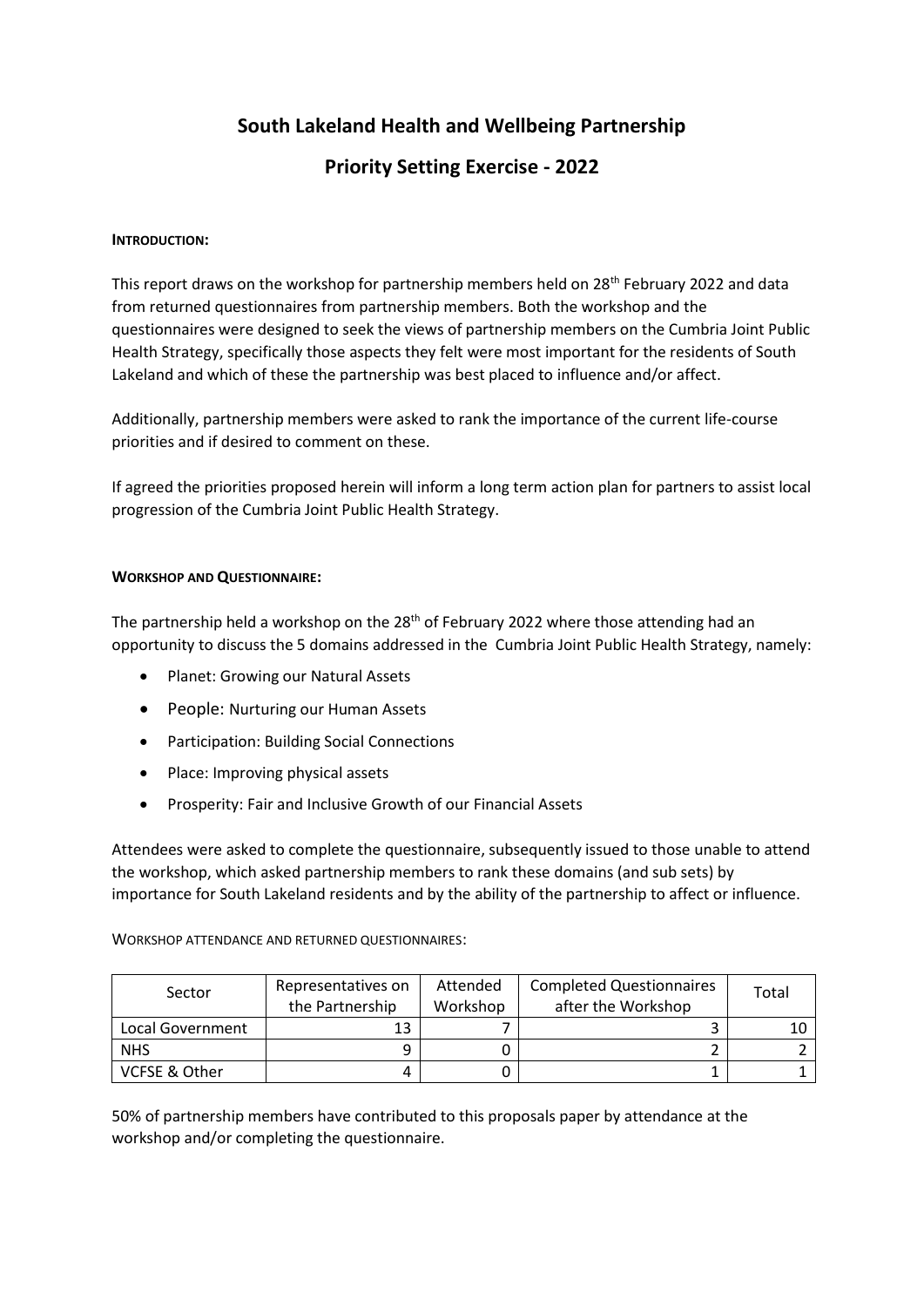### **FINDINGS:**

The following diagrams show the collective weight (by percentage) of relative importance and relative ability to influence and/or affect the 5 domains and the attendant sub-domains as assessed by those having completed and returned the questionnaire.

#### DOMAINS





Fig 1b.



### COMMENTS - IMPORTANCE:

"In South Lakes we all have access to plentiful green space. Therefore, improving the personal circumstances of people is top priority."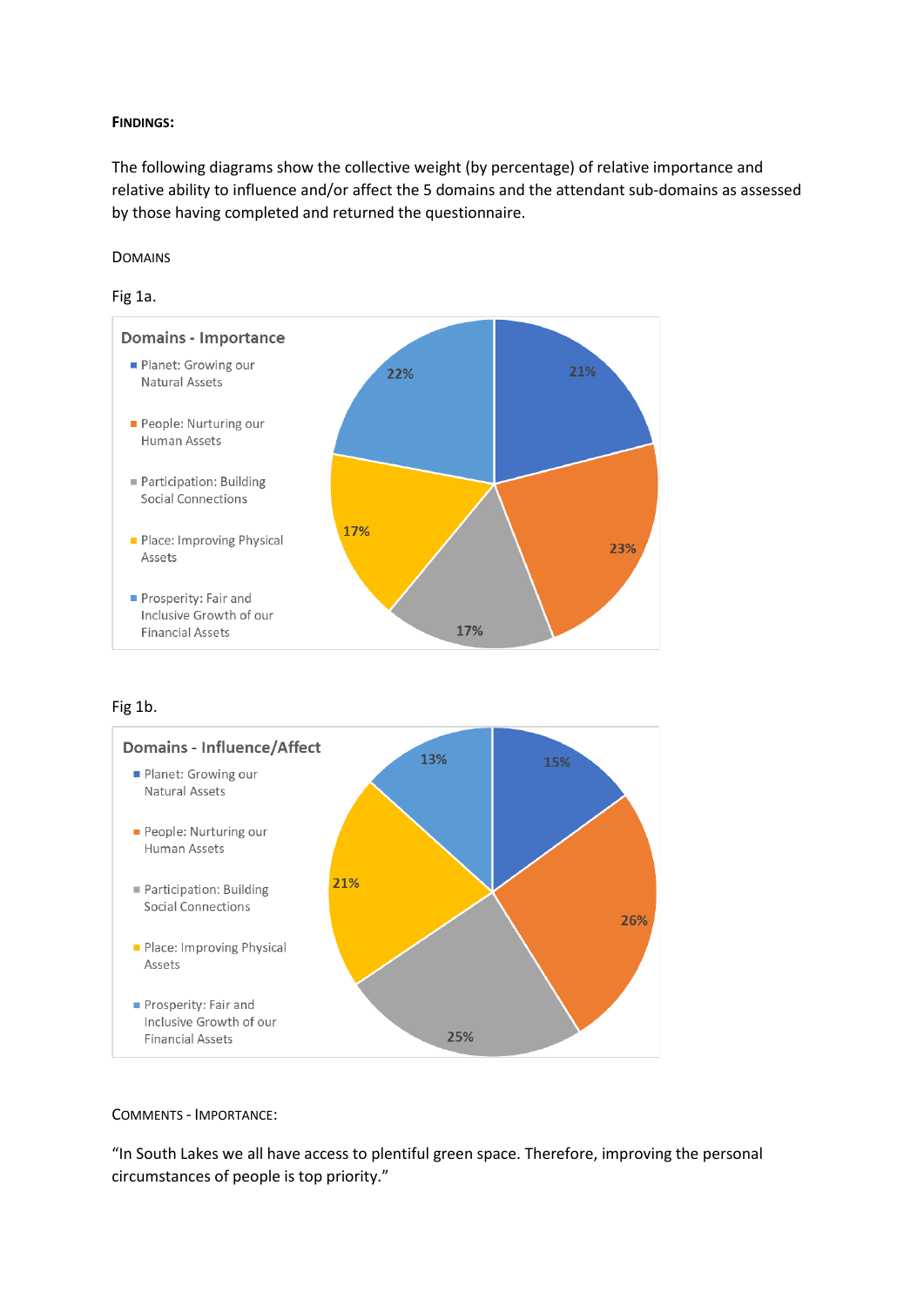"All are important and interconnected."

"Difficult to put Planet or Prosperity as most important. They both come out top to me, with Planet slightly ahead due to the finality of not addressing the climate emergency."

(People ranked most important) "…because education is really important so people can make informed decisions." (Then Planet) "…because if we don't look after our planet then we will not survive as a species to do anything." (Then Prosperity) "…because if we don't address poverty, then we will not be able to achieve anything." (Then Place) "…because it has housing in there, I would really like to rank it higher." (Finally Participation) "…if we do the other things there will be the opportunity to build social cohesion because people will have the breathing space to consider what they can do to help."

"They are all important but without Physical assets the health inequality gaps cannot be improved."

"Climate change is top of the problems that we face and that includes biodiversity – unless we tackle the climate emergency we will not have a planet fit to live on.

Climate justice and social justice are intricately linked and that is why I have chosen inequality as the next priority.

My third priority is linked to the fact that many residents live in homes that are damp and hard to keep warm which effects their health adversely. Tackling lack of insulation in houses would result in less fuel poverty and help the climate emergency at the same time.

In many ways I would like to see a more circular diagram rather than a hierarchy of priorities. That way the issues are clearly shown how they link with each other – the aim being to embrace them all in a holistic way with the state of the planet overarching the whole process."

"In my opinion everything stems from decent education and decent housing. With those in place anything is possible."

"Climate change takes long term priority for me, then a more equitable society. I think social connections and especially human assets are dependent upon good physical infrastructure hence the ranking."

COMMENTS - INFLUENCE/AFFECT:

"We can influence all of the above, however the ranking reflects how I feel we are set up to influence impactful way at the moment."

"Creating places with access to green space and human interaction is critical."

"As a local authority SLDC has to concentrate on its strengths. Leave the lower level activity to society to sort out."

"This is very difficult to answer …………. I am not ……. clear about how the partnership works currently – I am still learning.

My view would be that the partnership makes sure that their voice is heard in all areas of policy that matters to health and well-being – a huge task I know but at least it makes clear that health and well-being encompasses most areas of the Council."

"I think our community development work can make a huge contribution to community cohesion, I think our capacity to affect climate change and the macroeconomic picture is very limited."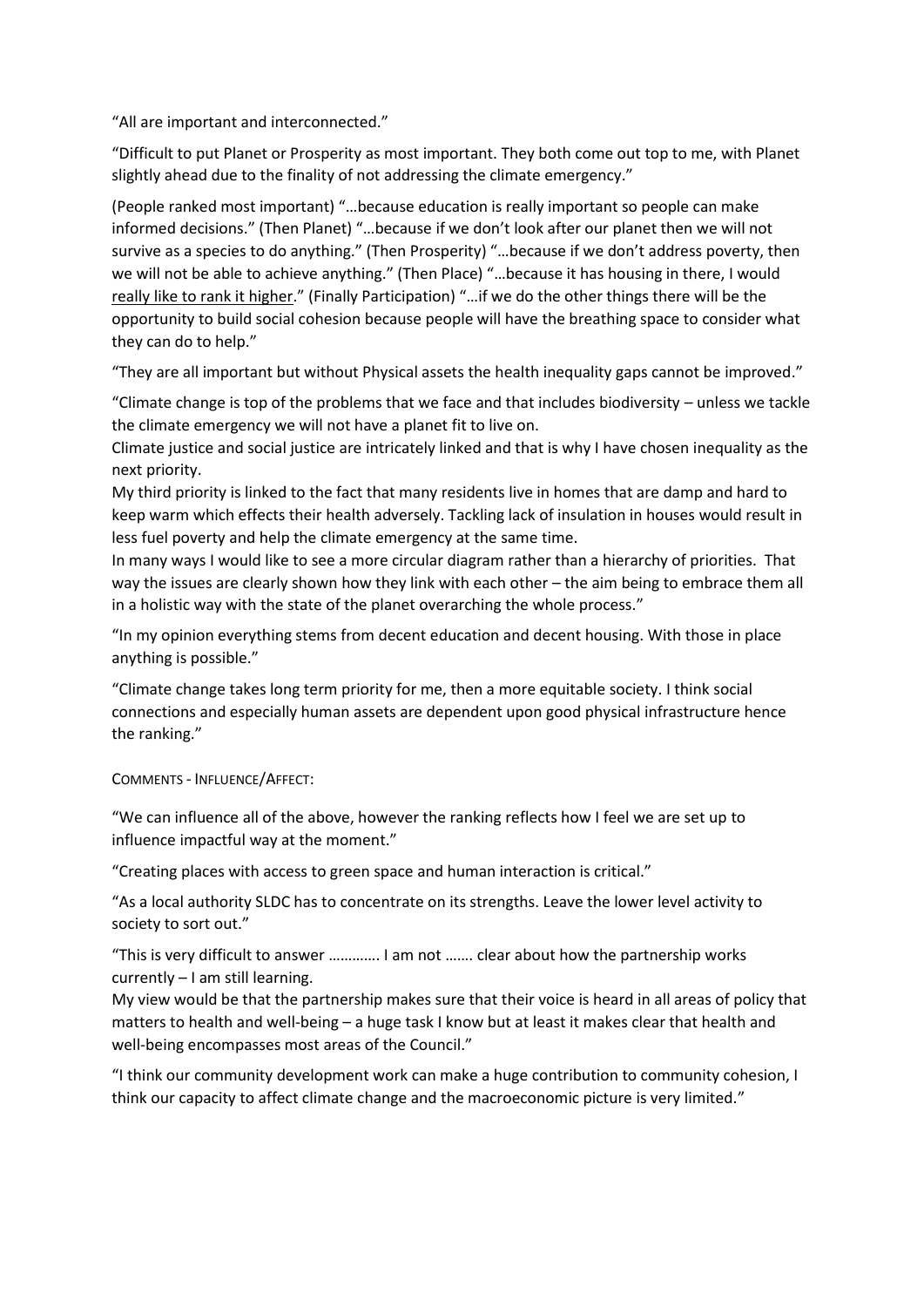### SUMMARY:

With regard to importance no great distinction is drawn between planet, people and prosperity. Participation and place were collectively viewed as of relatively lower importance for residents of South Lakeland.

People and participation were the domains which it was felt the partnership was best placed to influence and/or affect followed by place. Planet and prosperity were the domains partnership members felt the partnership least well placed to influence or affect.

### SUB-DOMAIN - PLANET:





# Fig 2b.

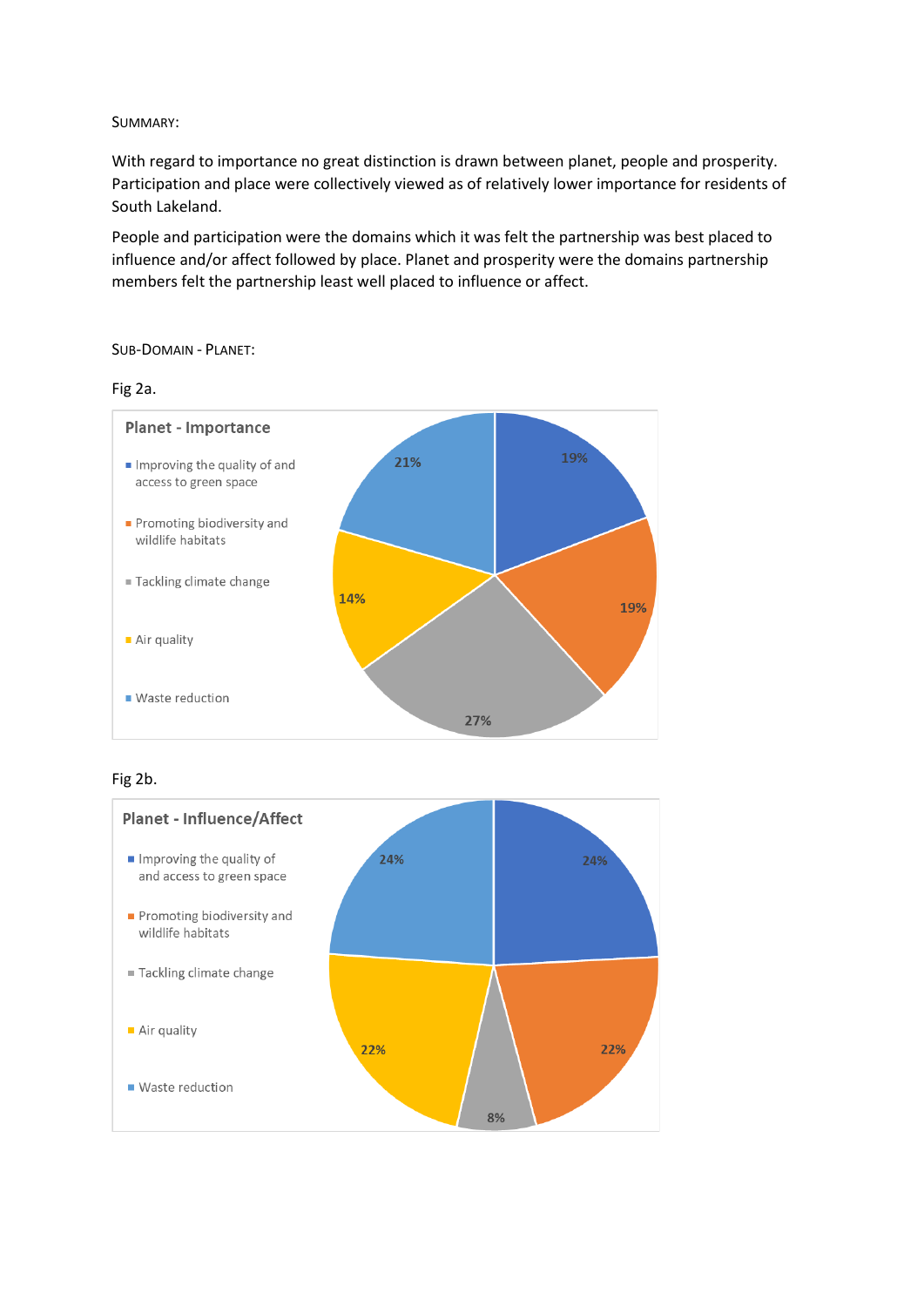COMMENTS - IMPORTANCE:

"I feel the local authority's place is to address large issues not covered by central government work."

"Air quality is important but localised in its impact."

"We must tackle climate change and biodiversity first.

In doing so waste reduction will be reduced and air quality improved and most certainly our green spaces will be more abundant."

"By improving Biodiversity and wildlife habitats and reducing waste you are impacting upon climate change."

"I don't see poor air quality as a pressing local issue and while I think waste reduction is important, I think the importance of our local environment (not least to the local economy) gives it priority only surpassed by the importance of tackling climate change."

COMMENTS – INFLUENCE/AFFECT:

"There are a lot of low cost interventions which can make big biodiversity impacts growing impacts by post CAP biodiversity net gain."

"Green space is abundant in S.L. access for all with public transport links already there."

SUMMARY:

While tackling climate change is considered overall the most important of these sub-domains the partnership members generally feel this is the sub-domain the partnership is least well placed to influence or affect.

Waste reduction, then green spaces and biodiversity are seen as the next most important with all three, along with air quality, seen as sub-domains the partnership is better placed to influence or affect than climate change.

SUB-DOMAIN - PEOPLE:

#### Fig 3a.

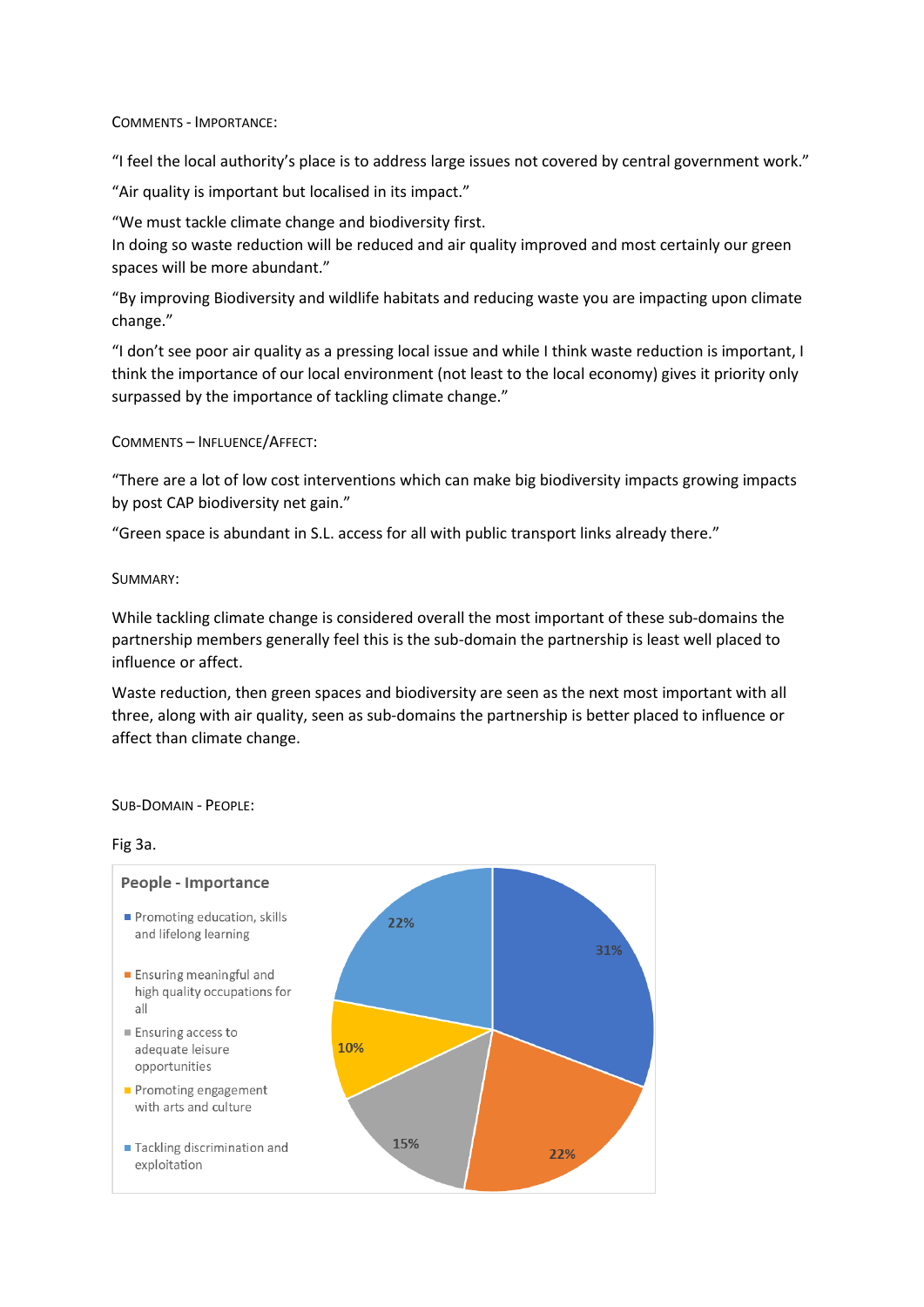Fig 3b.



COMMENTS - IMPORTANCE:

"Education is the cornerstone of people's ability to effect their social outcomes."

"Discrimination is the immediate cause of poor wellbeing and low life chances."

"I have put tackling discrimination and exploitation as the most important, as for those affected by this, it is top of the list of things to tackle."

(Promoting education, skills & lifelong learning, and ensuring meaningful and high quality occupations for all) "…= better mental health if people are in satisfying jobs which are well paid i.e. give you enough to live on plus a bit extra to enable you to enjoy your leisure."

"Happiness in work is important."

"There are big gaps locally between boys and girls in reading and writing and this should be improved plus looking at encouraging young people into science and technology careers and promoting apprenticeships to get people to stay in the area after school."

"I think access to education and training throughout life underpins the other four aspects thus it takes priority. Most people do, I believe, engage with arts and culture (albeit maybe through music, cinema and TV etc. rather than theatre or arts exhibitions) and simple leisure opportunities (walking, cycling etc.) are very accessible."

### COMMENTS – INFLUENCE/AFFECT:

"We can put on, promote and improve access to education and training. And we could invest further in leisure, arts and culture. The factors that influence the jobs available locally and discrimination and exploitation are, I believe, harder for us to influence."

### SUMMARY:

Greatest importance has been attributed to promoting education, skills and lifelong learning; second in importance was ensuing meaningful & high quality occupations for all and tackling discrimination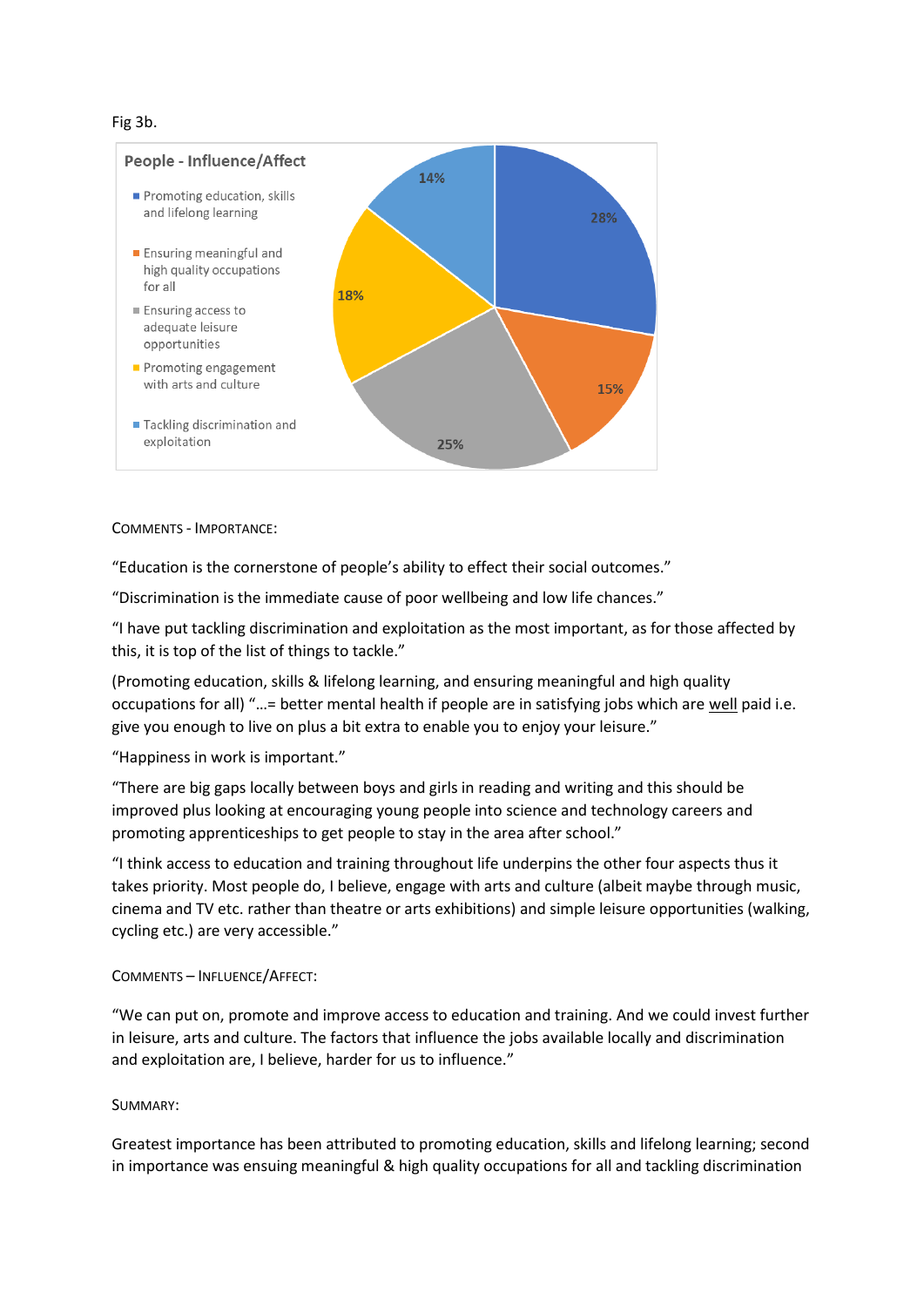& exploitation, both scoring the same. Ensuring access to adequate leisure opportunities was deemed more important than promoting engagement with arts and culture which received the lowest overall score.

promoting education, skills and lifelong learning was seen as the sub-domain the partnership was best placed to influence and/or affect. Ensuring access to adequate leisure opportunities and promoting engagement with arts and culture were respectively deemed to be second and third of the sub-domains the partnership was able to influence and/or affect, with ensuring meaningful & high quality occupations for all and tackling discrimination & exploitation attracting similar scores as the sub-domains the partnership was least well positioned to influence and/or affect.

# SUB-DOMAIN - PARTICIPATION:

### Fig 4a.



# Fig 4b.

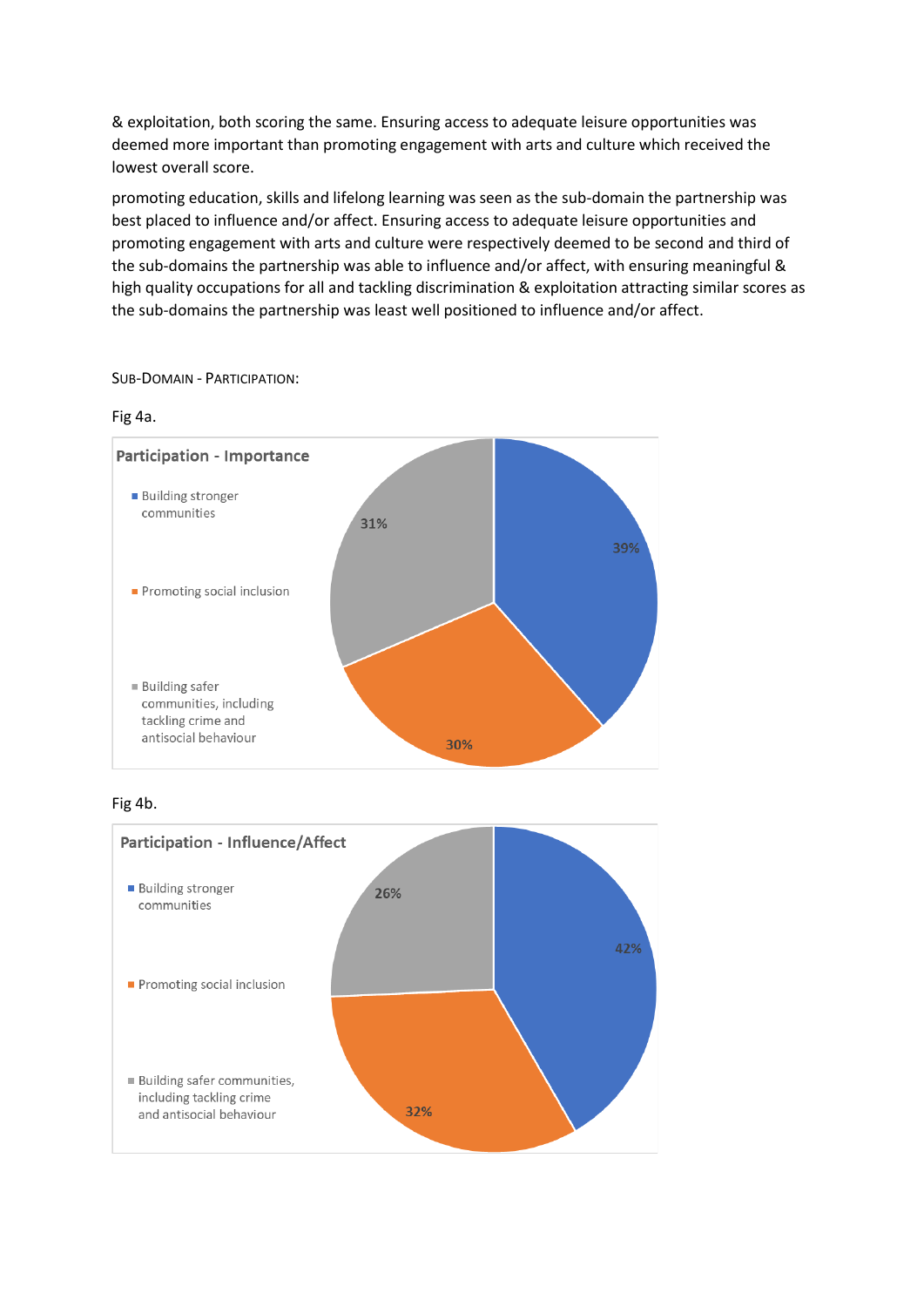### COMMENTS - IMPORTANCE:

"All important but crime/ASB not a big issue in SLDC. Strong communities build better communities."

"Support for youth provision in a localised way – financial – training – advice."

"Communities have come together during covid and this should be continued as if communities are stronger then crime and antisocial behaviour should fall."

"If you do not feel safe in your community your mental health will suffer so that is why I put that as no 3."

"This was a difficult one for me. I know that building stronger communities leads to safer communities, but I responded from what I believe the SL residents would consider most important. I would have liked to put them all down as equally important."

"All are very important but strong communities mitigate against social isolation crime and antisocial behaviour hence the priority. Loneliness is a big local issue and crime rates are comparatively low thus promoting social inclusion takes priority over crime etc."

# COMMENTS – INFLUENCE/AFFECT:

"Public sector can tackle ASB and create conditions for stronger communities."

"Can we please prioritise tackling attitudes towards women and girls at a grass-roots level. Primary school and secondary school communications."

"These are so inter-linked that I would have liked to put them all down as the same (3)."

We can do, and indeed do, a lot to build the fabric of our communities – we could do much more. It can be very difficult to identify, engage with and support those socially isolated which is why I think this is the hardest to influence, but not impossible.

### SUMMARY:

Greatest importance is attributed to building stronger communities albeit there is also strong support for the importance of building safer communities and promoting social inclusion which both attract similar scores.

The responses indicate that building stronger communities is the sub-domain the partnership believes it is best able to influence and/or affect with building safer communities including tackling crime and antisocial behaviour being that sub-domain the partnership feels least able to influence and/or affect. Perception of the ability to influence and/or affect the promotion of social inclusion falls approximately half way between the other two sub-domains.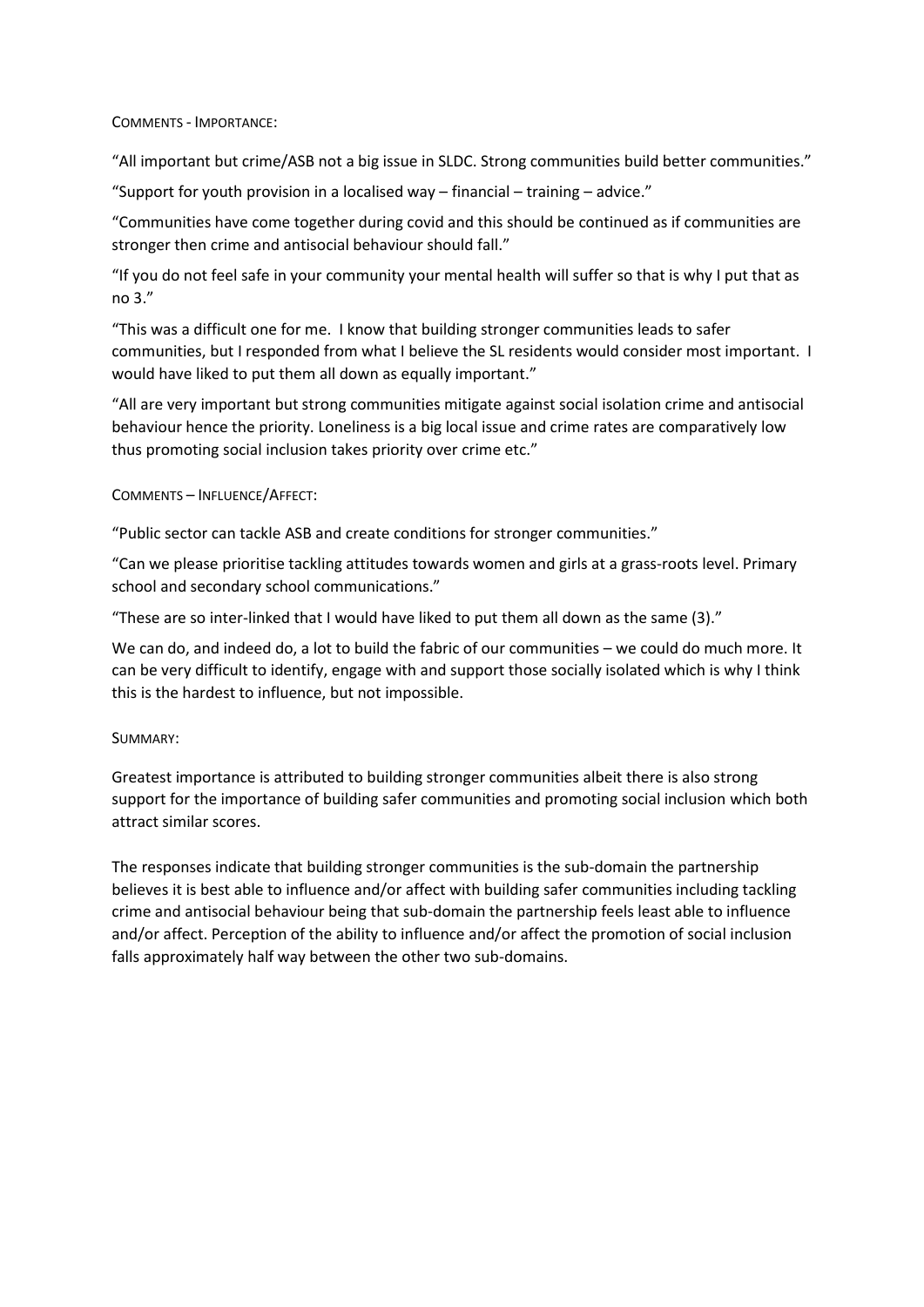### SUB-DOMAIN - PLACE:

### Fig 5a.



# Fig 5b.



#### COMMENTS - IMPORTANCE:

(Access to health food) "You are what you eat – need help to choose the right food – need help to prepare healthy food – but can you afford it?" (Ensuring high quality and safe housing) "A safe, warm, healthy home is absolutely key to everyone's health, wellbeing, being able to take advantage of educational opportunities."

"Once we have our quality education and our good jobs, we can concentrate on gaining quality housing."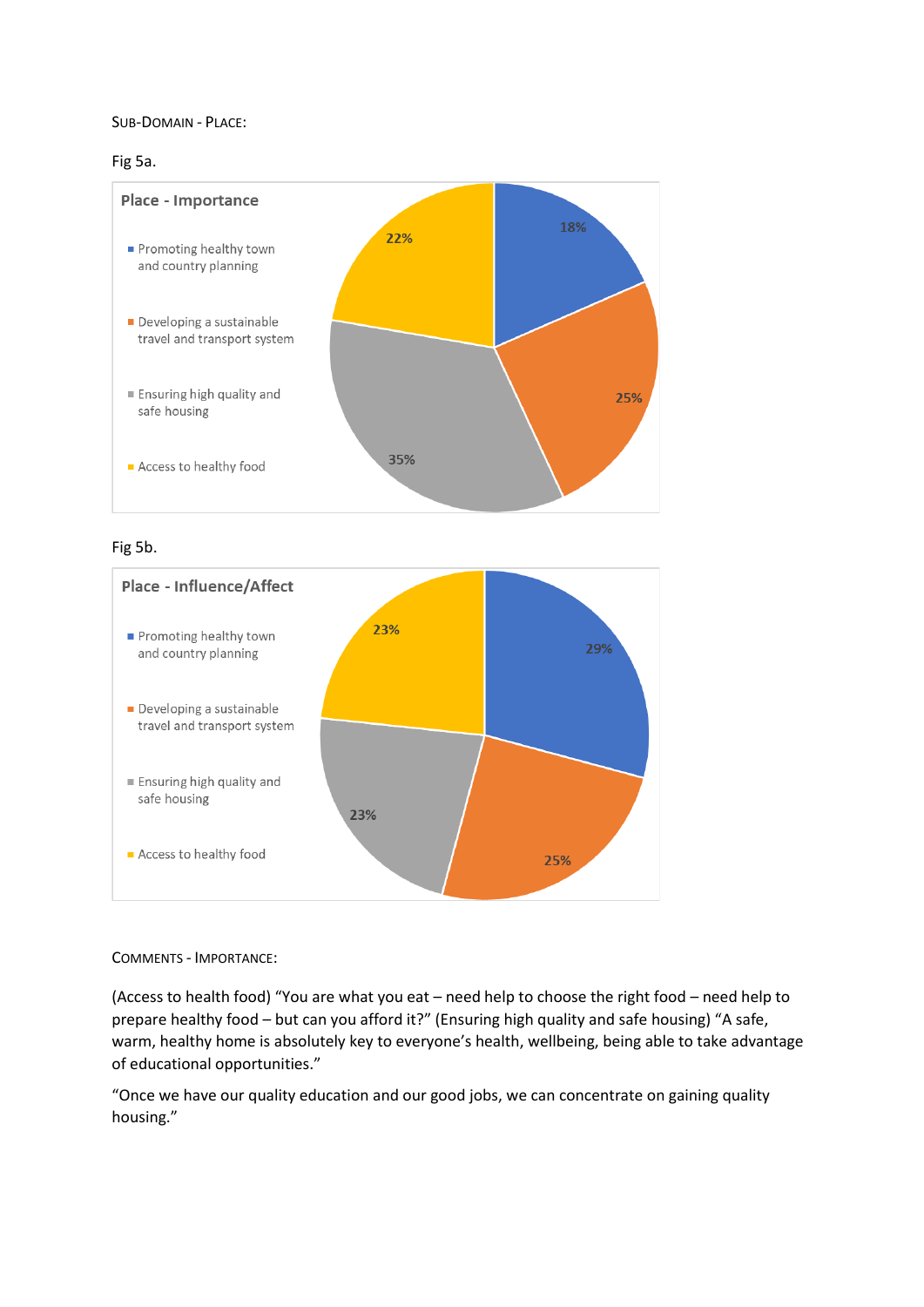Place is critical. Sustainable and active transport develops health and social interaction. Current market trends – car based, pushing things in the wrong direction. Sustainable town centres are central to civilised life."

"It is a basic human right to have healthy food and safe housing so this should be priority however without sustainable transport and with rising fuel prices this also needs to be a priority. People need a wider public transport service and free buses to affordable supermarkets such as Aldi, make safe cycling tracks around the area and encourage cycle to work and school schemes."

"I would like to add that housing is fit for the climate crisis and is well insulated and to a high energy efficiency standard.

Sustainable transport system is not at all clear in my view – enabling people to make the shift out of their cars into an efficient and zero carbon transport system would tackle climate change crisis and provision of safe cycling routes would help with people's health and well-being.

Recently I read about research in Holland into Dutch teenagers who travel over 2,000km per year on pedal bikes and they take the least anti-depressants and are the happiest young people in the world. You might also be interested to know that Ulverston Town Council conducted a travel survey recently as to how people travel into Ulverston currently and what changes are they prepared to make in terms of more walking, cycling or using public transport. Overwhelmingly they cited lack of infrastructure and not feeling safe on the roads as reasons why they would not change. Conversely if they felt safe and there was provision they would cycle.

I am not sure what healthy town and country planning means – if it means that towns become car free where people shop, I can see how that would improve pollution levels for shoppers and create a place where people can enjoy shopping."

"I put Access to **healthy** food last, but it could easily be most or 2nd most important after housing if it had simply been access to food, rather than healthy food.

This is quite a difficult question to answer for all of the people of South Lakeland. People living in deprived communities or really struggling to get by might answer this very differently to those who are working and need to travel to employment outside of their area."

"I think housing affordability is a key local issue hence it's my top priority. Planning should include transport planning and I think access to healthy food is not the issue, rather it's choosing healthy food."

COMMENTS – INFLUENCE/AFFECT:

"Planning system is weakened by Government. Developer influence pushes things in the wrong direction."

"I find these difficult to rank. As we include planning authorities we should be able to promote healthy approaches and support high quality housing. Many transport issues are dependent upon national investment and challenges around access to the national parks are very complex."

### SUMMARY:

Ensuring high quality and safe housing is seen as of greatest importance; developing a sustainable transport system, access to healthy food and promoting healthy town and country planning ranked  $2^{nd}$ ,  $3^{rd}$  and  $4^{th}$  respectively, all three were attributed with fairly similar levels of importance.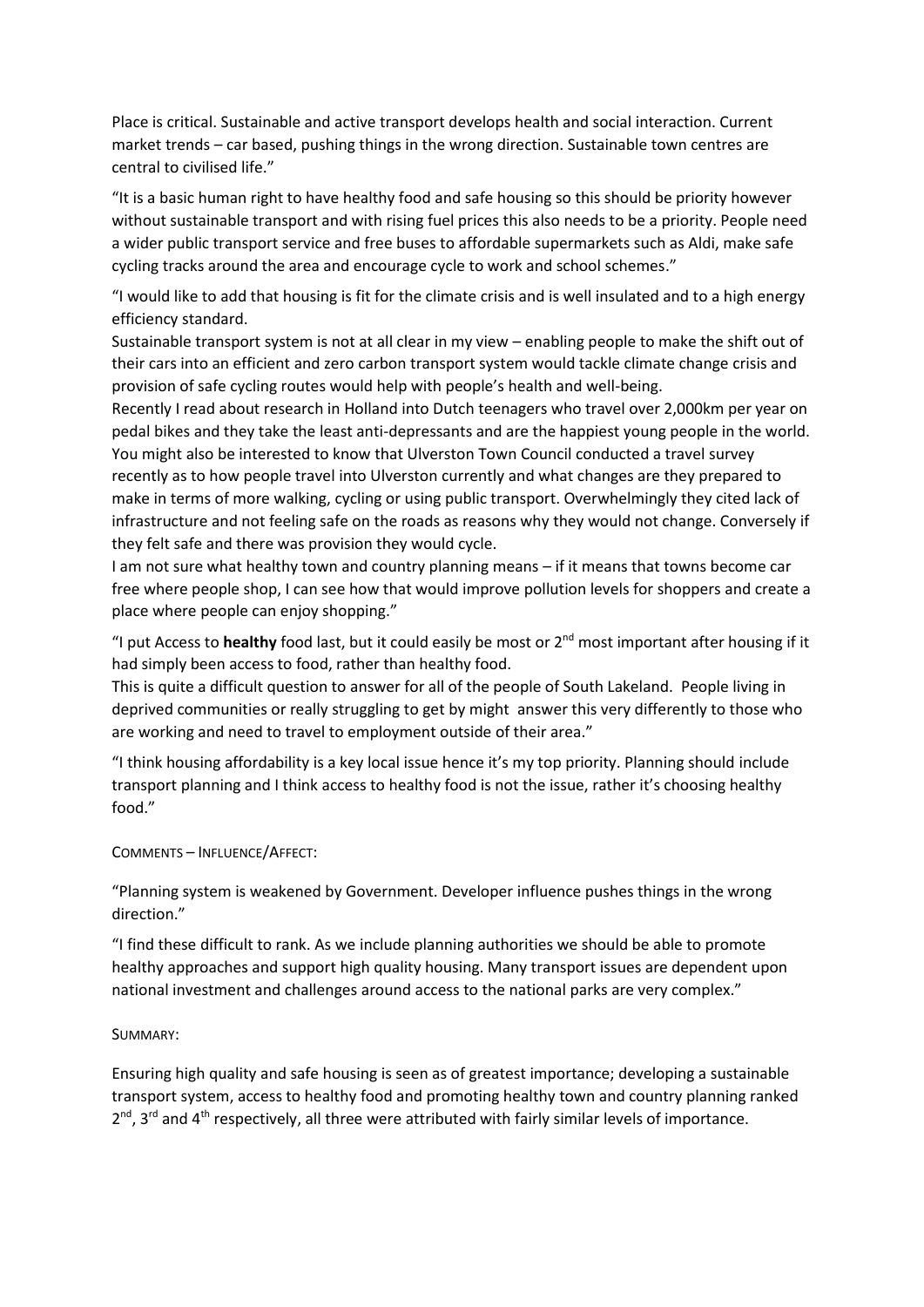Despite the importance attached to ensuring high quality and safe housing it is, along with access to healthy food, the sub-domain the partnership felt least well placed to influence and/or affect. The partnership felt best placed to influence and/or affect healthy town and country planning which attracted a slightly higher score than developing a sustainable travel and transport system. There was little difference between all the sub-domains with respect to the degree the partnership felt they could influence and/or affect.

SUB-DOMAIN - PROSPERITY:

### Fig 6a.



## Fig 6b.

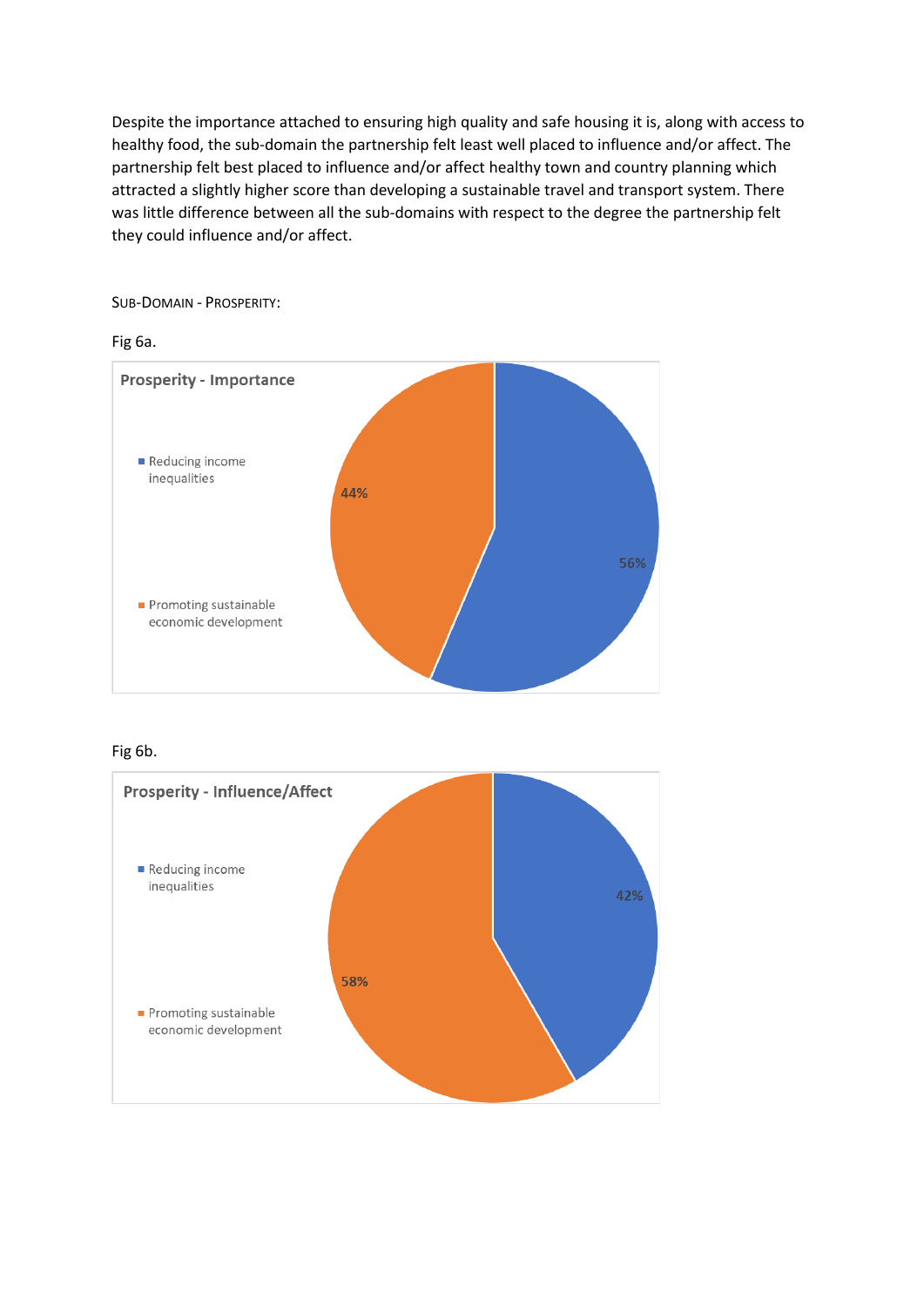### COMMENTS - IMPORTANCE:

"If you help with economic development the market will eventually reduce the income inequalities."

"Two halves of the same coin."

"I am not sure what sustainable economic development means – another discussion perhaps?"

"I believe widening inequalities in income lead not only to health inequalities but also erode social cohesion hence it's my priority."

COMMENTS – INFLUENCE/AFFECT:

"Main influence is our economic growth."

"We can do much through planning etc. to promote sustainable economic development what we can do to reduce income inequalities, rather that intervene to mitigate the worst of the effects, I'm not sure."

SUMMARY:

Addressing income inequalities is seen as the more important of the two sub-domains, however both are viewed as being important with 4 of the 13 respondents considering promoting sustainable economic development the most important of these two sub-domains.

A sizable majority (10 of the 13 respondents) felt the partnership better placed to influence and/or affect sustainable economic development than to influence and/or affect reducing income inequalities.

CURRENT LIFE-COURSE PRIORITIES:

Fig 7a.

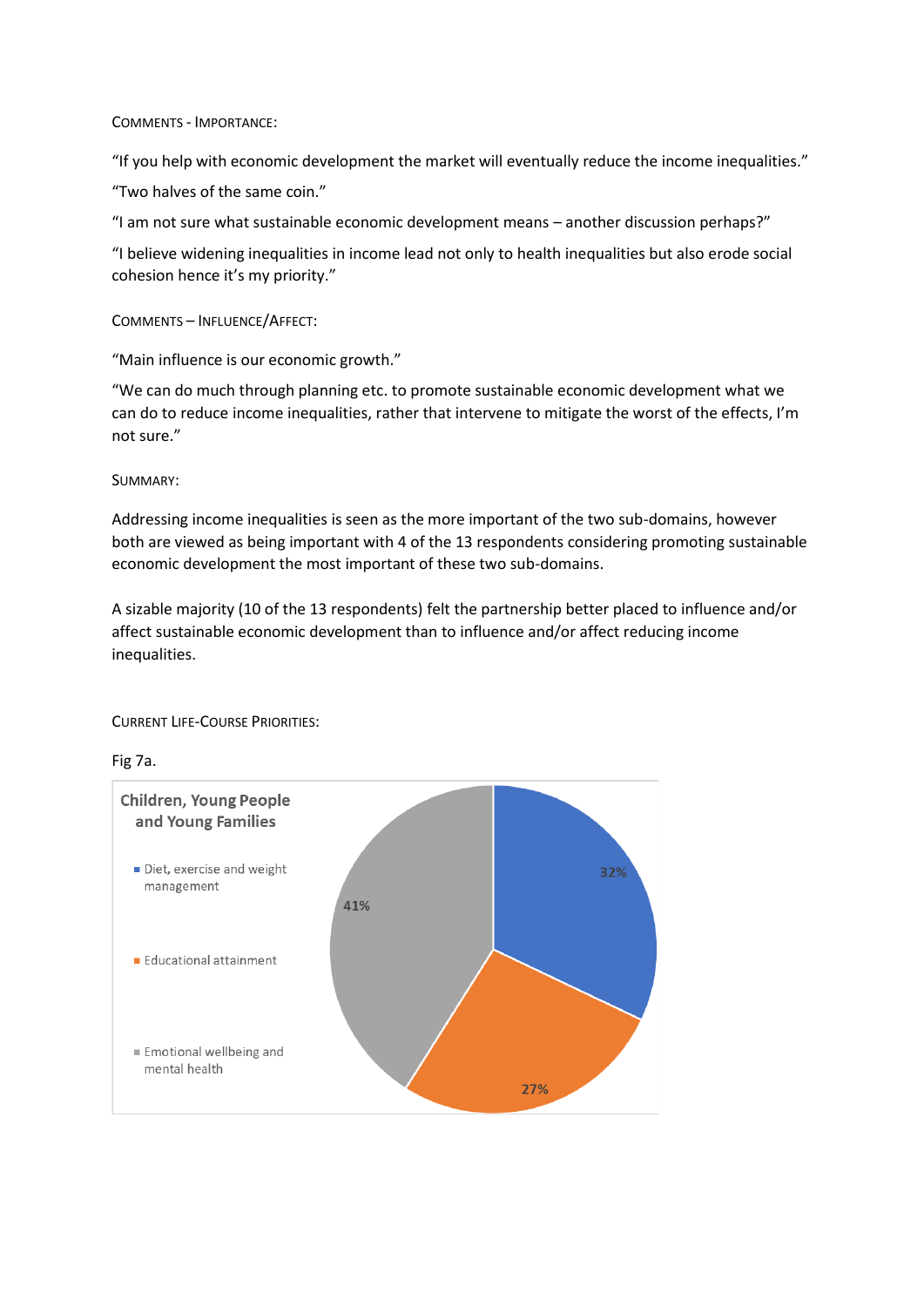# Fig 7b.



Fig 7c.



COMMENTS:

"Some areas require to be in a top priority and not relegated to a less high priority."

"Stress the need for **Early Help."** 

"Mental and emotional wellbeing should be a priority in all age groups along with promoting physical activity and healthy eating particularly since mental health issues have worsened during the pandemic."

"I think closer dialogue between the partnership and the wider community, sometimes there is a difference between the big picture (e.g. climate change and exercise) verses what an individual might see as important (jobs , housing)."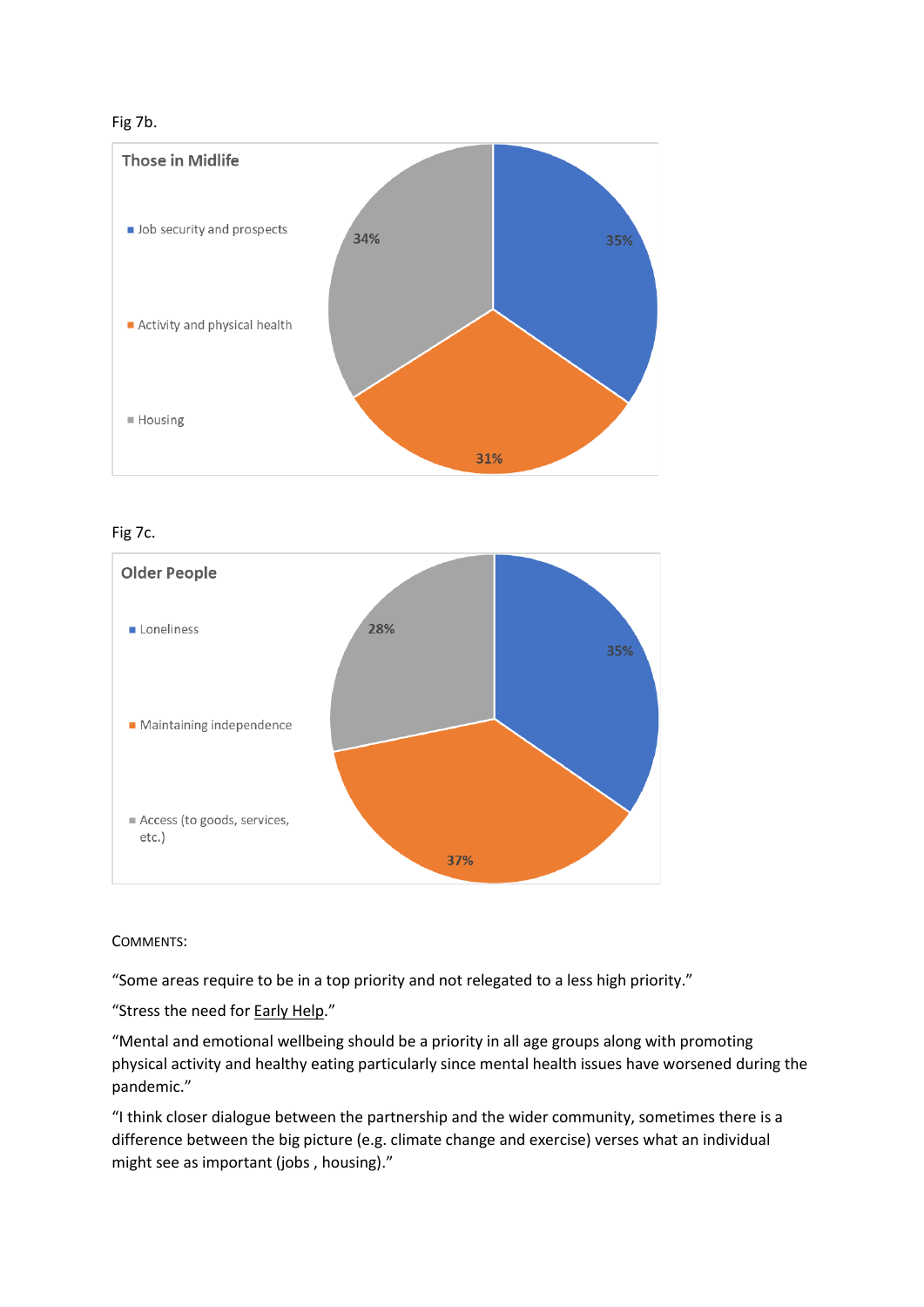### SUMMARY:

No respondents suggested additional life-course priorities were required. There is strong support for emotional wellbeing and mental health being a priority for children, young people and young families. There was little discrimination between the three current priorities for those in midlife; maintaining independence and loneliness are seen as greater priorities that access to goods and services etc. for older people.

### **CONCLUSION AND RECOMMENDATIONS:**

Many respondents reported difficulty ranking domains and sub-domains, in particular with respect to importance. All were considered important, and interconnectedness exposed some crudity in the approach taken. Nevertheless planet, people and prosperity attracted greatest priority amongst the 5 domains (Figs 1a & 1b), as people was the domain respondents felt the partnership best placed to influence and/or effect it is appropriate to firstly consider priority within the attendant sub-domains.

Promoting education, skills and lifelong learning was considered the most important of the people sub-domains and is the sub-domain respondents felt the partnership is best placed to influence and/or affect (Figs 3a & 3b). Ensuing meaningful & high quality occupations for all, and tackling discrimination & exploitation were together considered the next most important of the people subdomains, however respondents felt the partnership was least well placed to influence and/or affect these.

#### **RECOMMENDATION:**

The Partnership will collaborate with and support the Education and Skills Sub-Group of the South Lakeland Building Financial Resilience Partnership to develop **a medium to long term plan for Promoting Education, Skills and Lifelong Learning**.

### **PROPOSED ASPIRATION:**

The Partnership will develop links with the Local Economic Partnership to explore opportunities to progress meaningful and high quality occupations for all locally.

Although participation attracted a lower score for importance than planet or prosperity the degree to which respondents felt the partnership can influence and/or affect this domain suggests consideration should next turn to priorities among the attendant sub-domains.

Building stronger communities is clearly deemed both the most important sub-domain and that which the partnership believes it is best placed to influence and/or affect. The degree to which respondents feel the partnership believes it can influence and/or affect the promotion of social inclusion suggests this should be prioritised above building safer communities albeit it would be appropriate (given comments made) to ensure the partnership maintains its strong links with the Community Safety Partnership to facilitate collaboration in this area.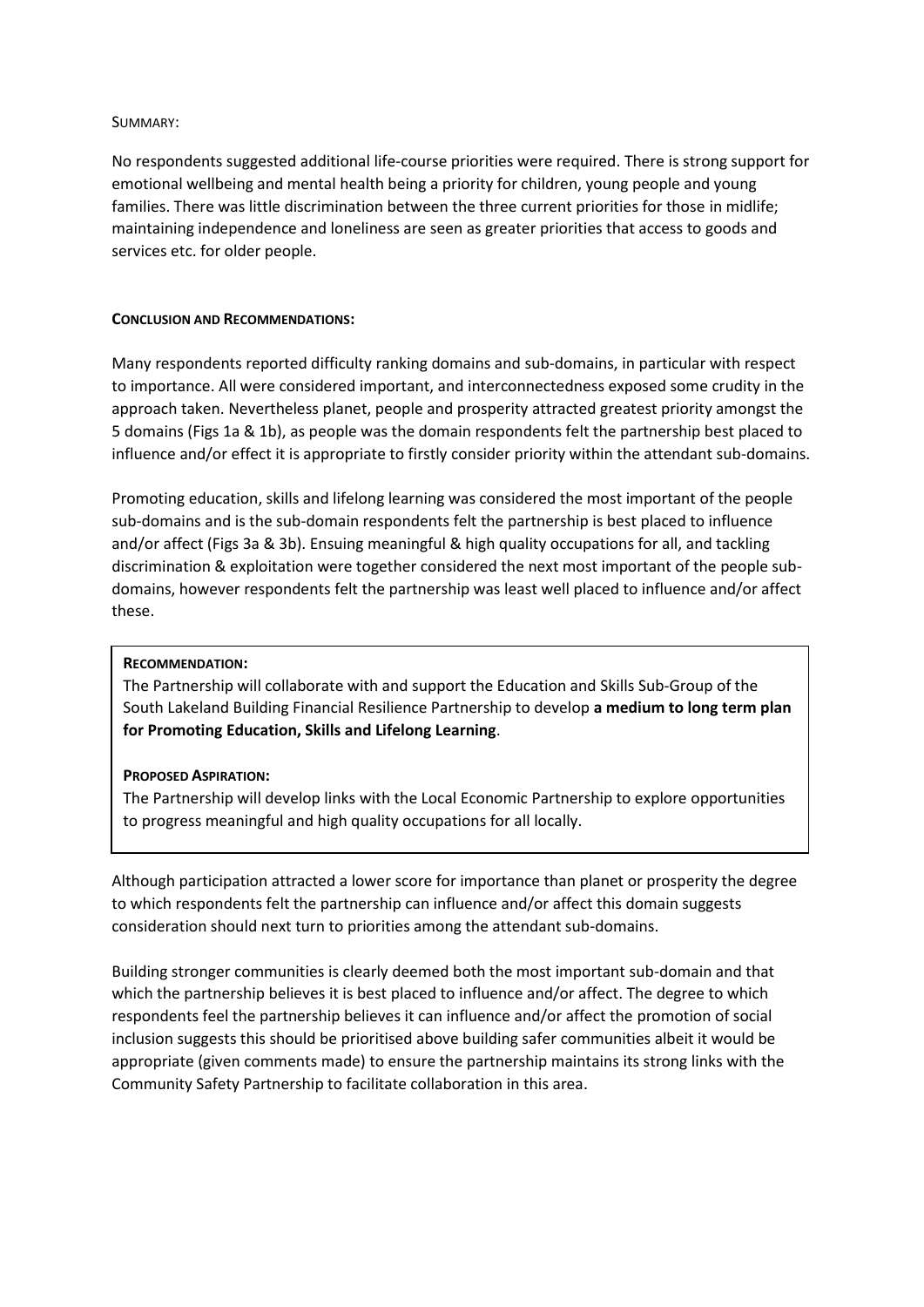## **RECOMMENDATION:**

Building on current work the Partnership will develop **a medium to long term plan for Building Stronger Communities to include addressing Social Inclusion**.

# **PROPOSED ACTION:**

The Partnership will maintain strong links with the Community Safety Partnership to facilitate collaboration regarding building safer communities including tackling discrimination and exploitation.

Place ranks next when importance and ability to influence and/or affect are conflated. As three of the sub-domains (ensuring high quality and safe housing, developing a sustainable transport system, and promoting healthy town and country planning) are concerned with infrastructure, are addressed in other fora, and are subjects of existing strategy (i.e. the South Lakeland District Council Housing Strategy 2016 to 2025) it would be inappropriate for this partnership to seek to provide leadership in these areas. Nevertheless, it is appropriate that the partnership be recognised as a key stakeholder for development programmes e.g. housing and transport infrastructure.

Access to healthy food is a complex issue as it includes not only issues of transport and cost but is a function also of ability to prepare food, understanding of nutrition, personal taste etc. Additionally, in the current economic climate there are significant concerns about the ability of struggling households to afford food and much work has been undertaken to support community infrastructure (food hubs etc.) designed to mitigate risk in this area. It is suggested that the partnership collaborates with the South Lakeland Financial Resilience Partnership to establish a working group to address issues attendant to ensuring local households have access to sufficient and healthy food.

### **RECOMMENDATION:**

Collaborate with the South Lakeland Financial Resilience Partnership to establish a **working group to address issues attendant to ensuring local households have access to sufficient and healthy food.**

### **PROPOSED ACTION:**

The Partnership will work to ensure it is recognised as a key stakeholder for local development programmes e.g. housing and transport infrastructure.

Given the importance placed by respondents on planet the relatively low confidence that the partnership is able to influence and/or affect in this area should not prevent efforts to progress the aspirations of the Cumbria Joint Public Health Strategy. It is therefore recommended that the partnership establishes a sub-group or companion partnership to support activity attendant to the sub-domains and to facilitate a coordinated local approach.

### **RECOMMENDATION:**

Establish a **sub-group or a companion partnership to support activity attendant to planet issues** (biodiversity, waste reduction, green spaces, climate change and air quality) and to facilitate a coordinated local approach.